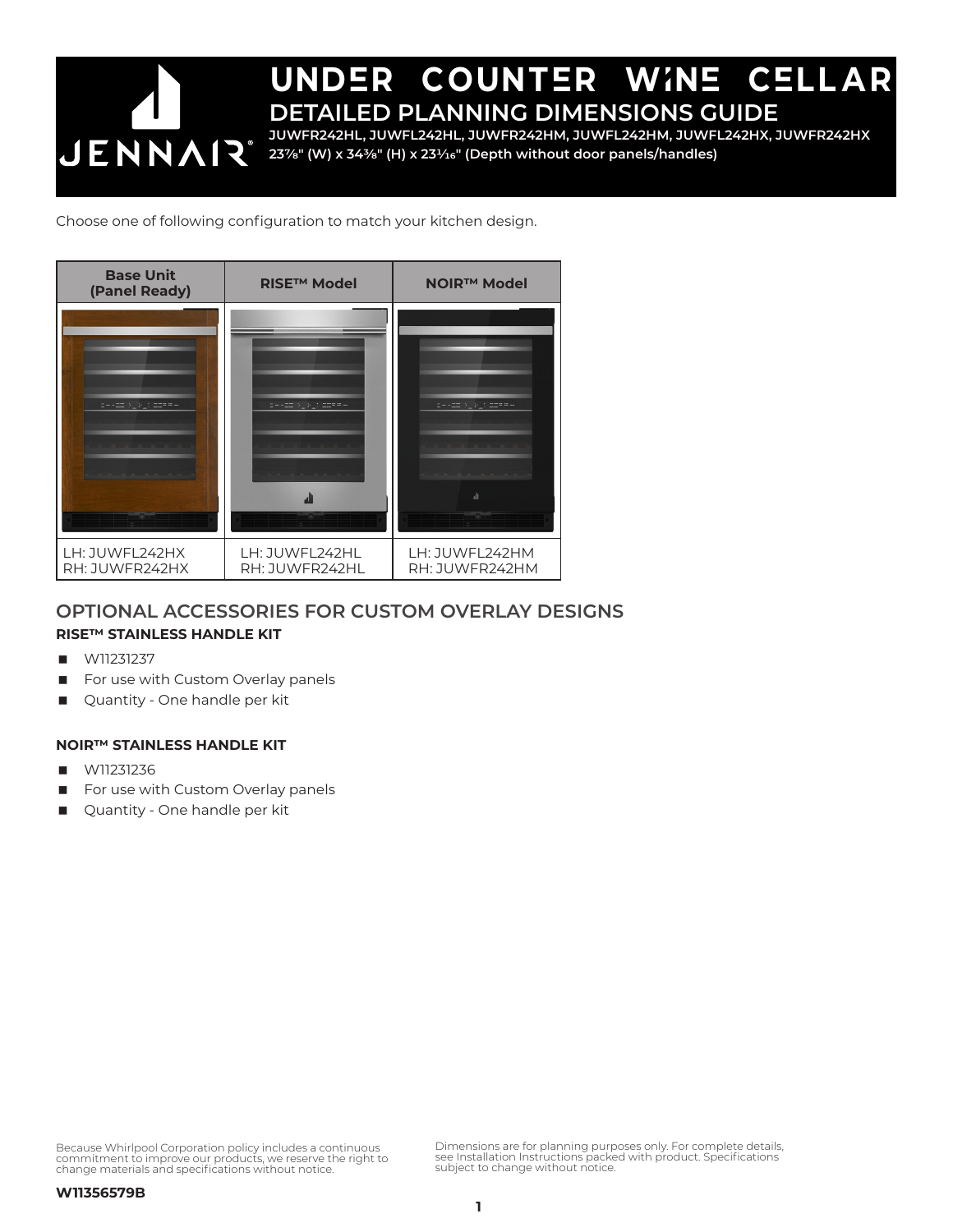

**JUWFR242HL, JUWFL242HL, JUWFR242HM, JUWFL242HM, JUWFL242HX, JUWFR242HX 237/8" (W) x 343/8" (H) x 231/16" (Depth without door panels/handles)**

#### **PRODUCT DIMENSIONS**



| <b>VARIANT</b>                          | <b>DEPTH</b><br>(NO HANDLE) |
|-----------------------------------------|-----------------------------|
| RISE <sup>™</sup> Model                 | $23^{13}/_{16}$ " (60.4 cm) |
| NOIR™ Model                             | $23^{15}/_{16}$ " (60.8 cm) |
| Panel ready models<br>(with 3/4" panel) | $23^{11}/16$ " (60.2 cm)    |

\*Add 5/8" (1.6 cm) to the height dimension when leveling legs are fully extended. \*\*For custom panel models, this will vary. †Add 1/4" (6.4 mm) to the height dimension for height with hinge covers.

Because Whirlpool Corporation policy includes a continuous commitment to improve our products, we reserve the right to change materials and specifications without notice.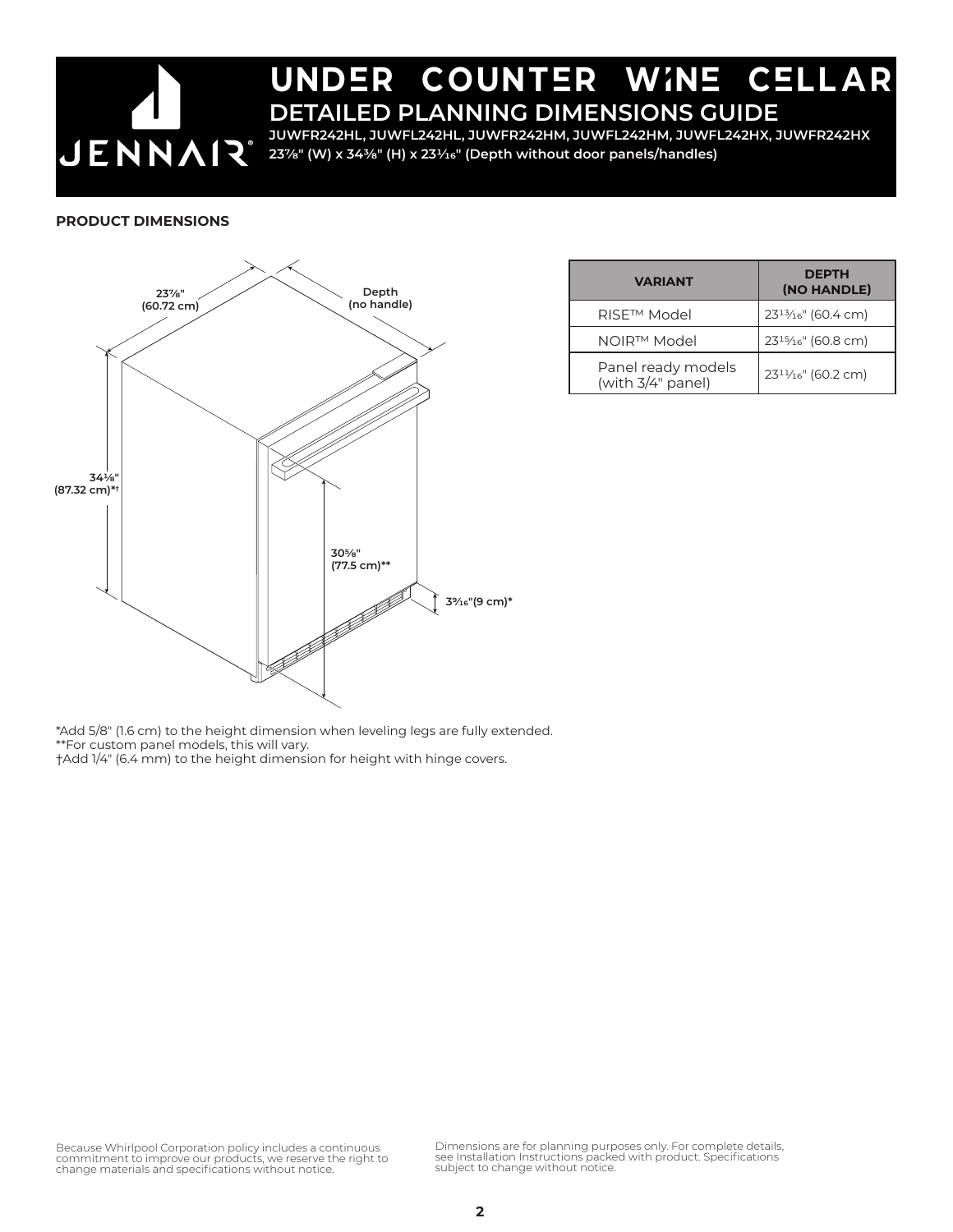

**JUWFR242HL, JUWFL242HL, JUWFR242HM, JUWFL242HM, JUWFL242HX, JUWFR242HX 237/8" (W) x 343/8" (H) x 231/16" (Depth without door panels/handles)**

| <b>DIMENSION</b> | <b>DESCRIPTION</b>                                             | <b>RISE™ Model</b>             | <b>NOIR™ Model</b>             | <b>Panel ready models</b><br>(with 3/4" panel) |
|------------------|----------------------------------------------------------------|--------------------------------|--------------------------------|------------------------------------------------|
| $\mathbf{A}$     | Width of door                                                  | 233/4" (60.3 cm)               |                                |                                                |
| B                | <b>Width of the grille</b>                                     | $23^{13}/16$ " (60.5 cm)       | $23^{13}/16$ " (60.5 cm)       | $23^{13}/16$ " (60.5 cm)                       |
| $\mathbf C$      | <b>Height to top of handle</b>                                 | 281/ <sub>16</sub> " (71.3 cm) | 281/ <sub>16</sub> " (71.3 cm) | $**$                                           |
| D                | Width from side of wine<br>cellar to handle - door<br>open 90° | $2\frac{7}{16}$ " (6.2 cm)     | $115/16$ " (5 cm)              | $**$                                           |
| E                | Depth without door                                             | $21^{11}/16$ " (55.1 cm)       |                                |                                                |
| F                | Depth with door                                                | $23^{13}/16$ " (60.4 cm)       | $23^{15}/16$ " (60.8 cm)       | $23^{11}/16$ " (60.2 cm)                       |
| G                | <b>Depth with handle</b>                                       | 26% <sub>16</sub> " (67.5 cm)  | 261/ <sub>8</sub> " (66.3 cm)  | $**$                                           |
| н                | Depth with door open 90°                                       | 48" (121.9 cm)                 |                                | $47^{15}/_{16}$ " (121.8 cm)                   |

\*\*For custom panel models, this will vary.



Because Whirlpool Corporation policy includes a continuous<br>commitment to improve our products, we reserve the right to<br>change materials and specifications without notice.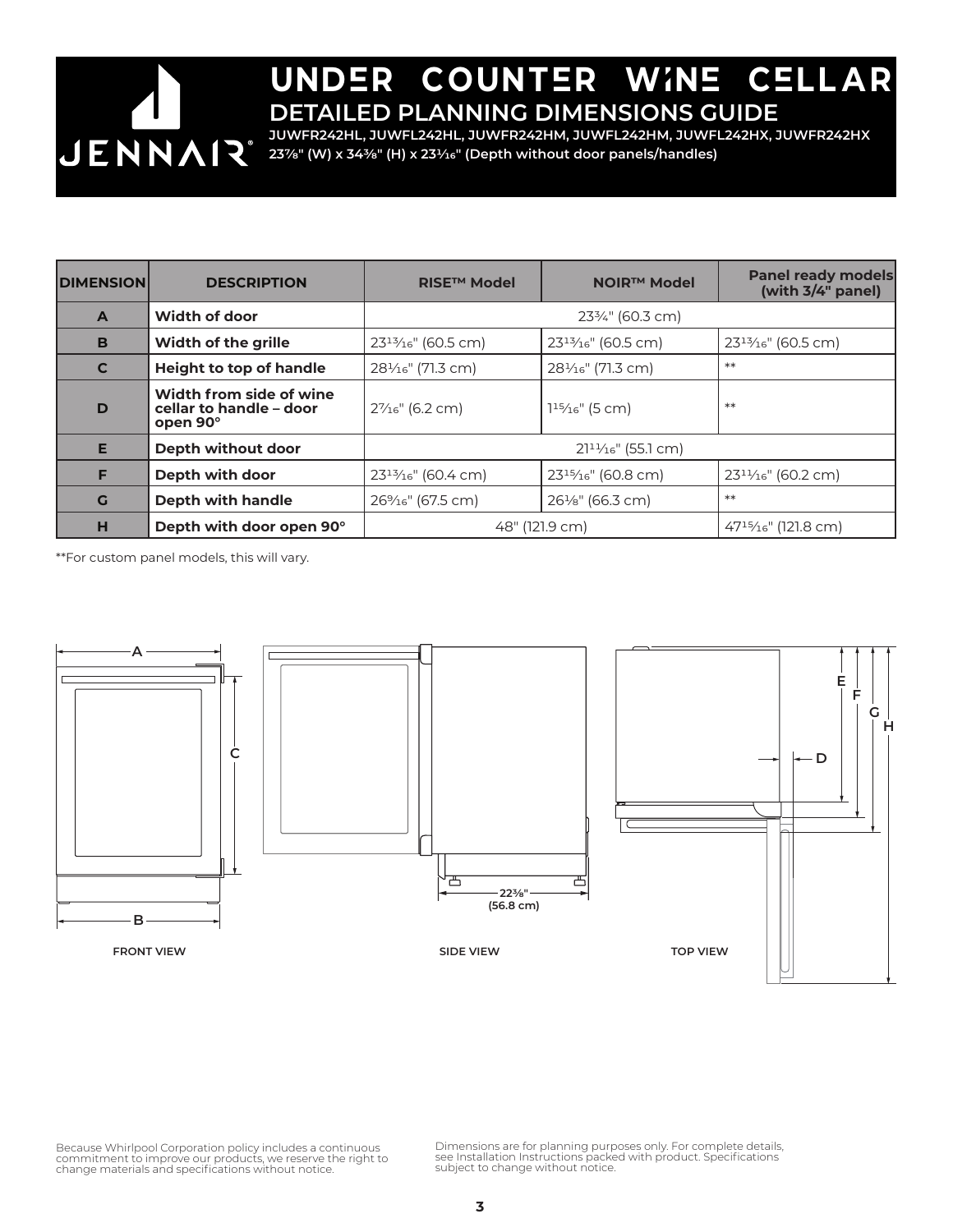

**JUWFR242HL, JUWFL242HL, JUWFR242HM, JUWFL242HM, JUWFL242HX, JUWFR242HX 237/8" (W) x 343/8" (H) x 231/16" (Depth without door panels/handles)**

#### **OPENING DIMENSIONS**



**NOTE:** Make sure there is 3" (7.6 cm) space between wine cellar and adjacent appliance/wall for door swing.

#### **ELECTRICAL SUPPLY LOCATION**

- Lighter yellow area indicates recommended recessed power outlet (located behind the wine cellar).
- Power cord length is 5 ft (152.4 cm).
- For flush installation, the power outlet can be installed in adjacent cabinetry with a cutout on the power cord side for routing of the power cord.



| Dimension - A        | 3" (7.55 cm)                 |
|----------------------|------------------------------|
| Dimension - B        | 41/2" (11.37 cm)             |
| Dimension - C        | 91/4" (23.47 cm)             |
| Dimension - D        | $12\frac{1}{6}$ " (30.64 cm) |
| Dimension - E        | 213/4" (55.16 cm)            |
| <b>Dimension - F</b> | $1\frac{3}{4}$ " (4.44 cm)   |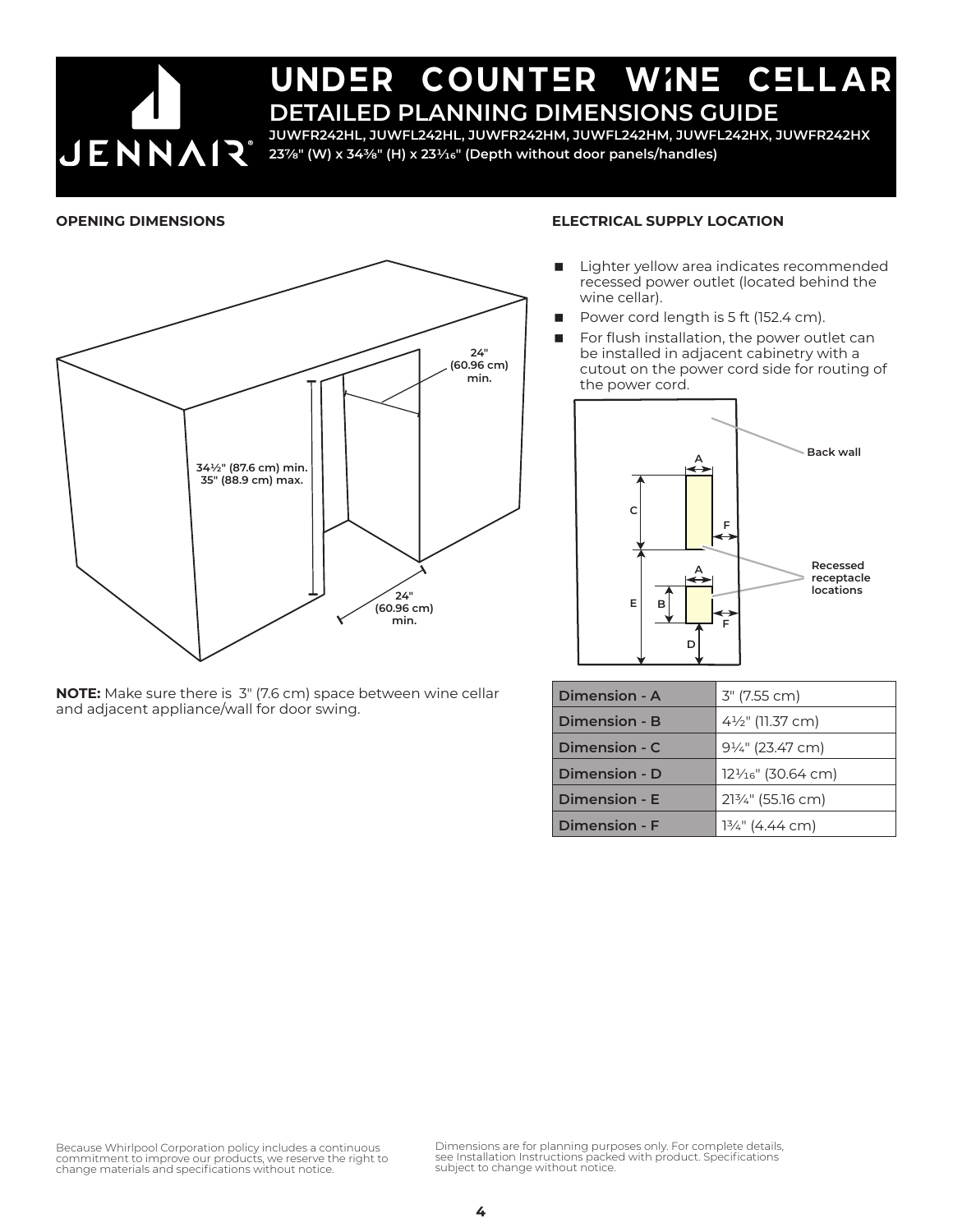

**JUWFR242HL, JUWFL242HL, JUWFR242HM, JUWFL242HM, JUWFL242HX, JUWFR242HX 237/8" (W) x 343/8" (H) x 231/16" (Depth without door panels/handles)**

#### **ELECTRICAL REQUIREMENTS**



A 115 V, 60 Hz, AC only, 15 A or 20 A fused, grounded electrical supply is required. It is recommended that a separate circuit serving only your wine cellar be provided. Use an outlet that cannot be turned off by a switch. Do not use an extension cord.

#### **LOCATION REQUIREMENTS**



For the wine cellar to be flush with the front of the base cabinets, remove any baseboards or moldings from the rear of the opening.

Flooring under product must be at the same level as the room. If the floor of the opening is not level with the kitchen floor, shim the opening to make it level with the kitchen floor.